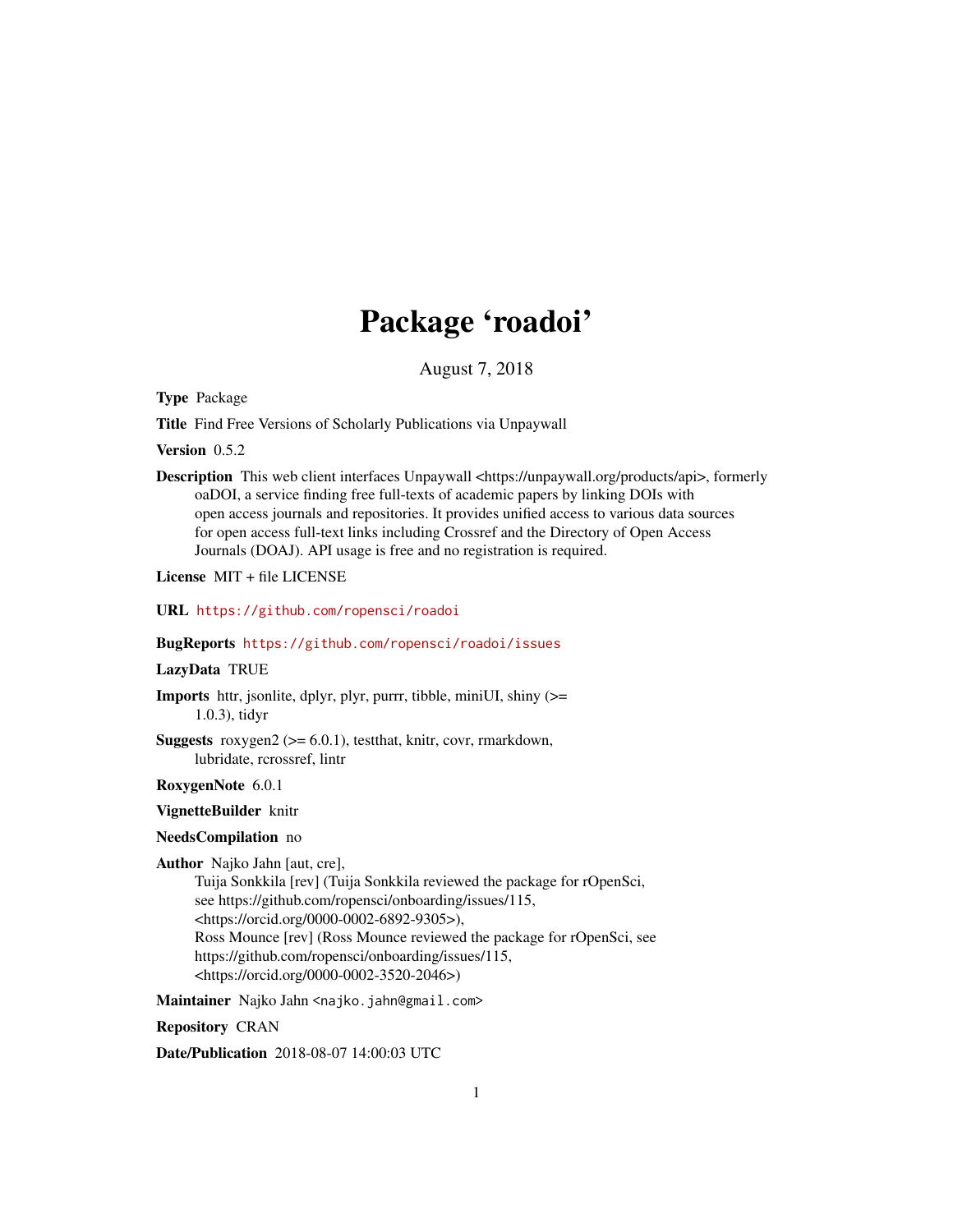### <span id="page-1-0"></span>R topics documented:

| Index |  |  |  |  |  |  |  |  |  |  |  |  |  |  |  |  |  |  |
|-------|--|--|--|--|--|--|--|--|--|--|--|--|--|--|--|--|--|--|

roadoi-package *R Client for the Unpaywall-API*

### Description

R Client for the Unpaywall-API

### What is this client for?

roadoi interacts with the Unpaywall data service, which links DOIs representing scholarly works with open access versions.

### General usage

Use the oadoi\_fetch() function in this package to get open access status information and full-text links from Unpaywall

### Contribute

I would be very happy for people willing to contribute to this package. Use GitHubs issue tracker for bug reporting and feature requests.

<span id="page-1-1"></span>oadoi\_fetch *Fetch open access status information and full-text links using Unpaywall*

### Description

This is the main function to retrieve comprehensive open access status information from Unpaywall data service. Please play nice with the API. For each user, 100k calls per day are suggested. If you need to access more data, there is also a data dump available. For more info see [https:](https://unpaywall.org/products/snapshot) [//unpaywall.org/products/snapshot](https://unpaywall.org/products/snapshot).

### Usage

```
oadoi_fetch(dois = NULL, email = getOption("roadoi_email"),
  .progress = "none")
```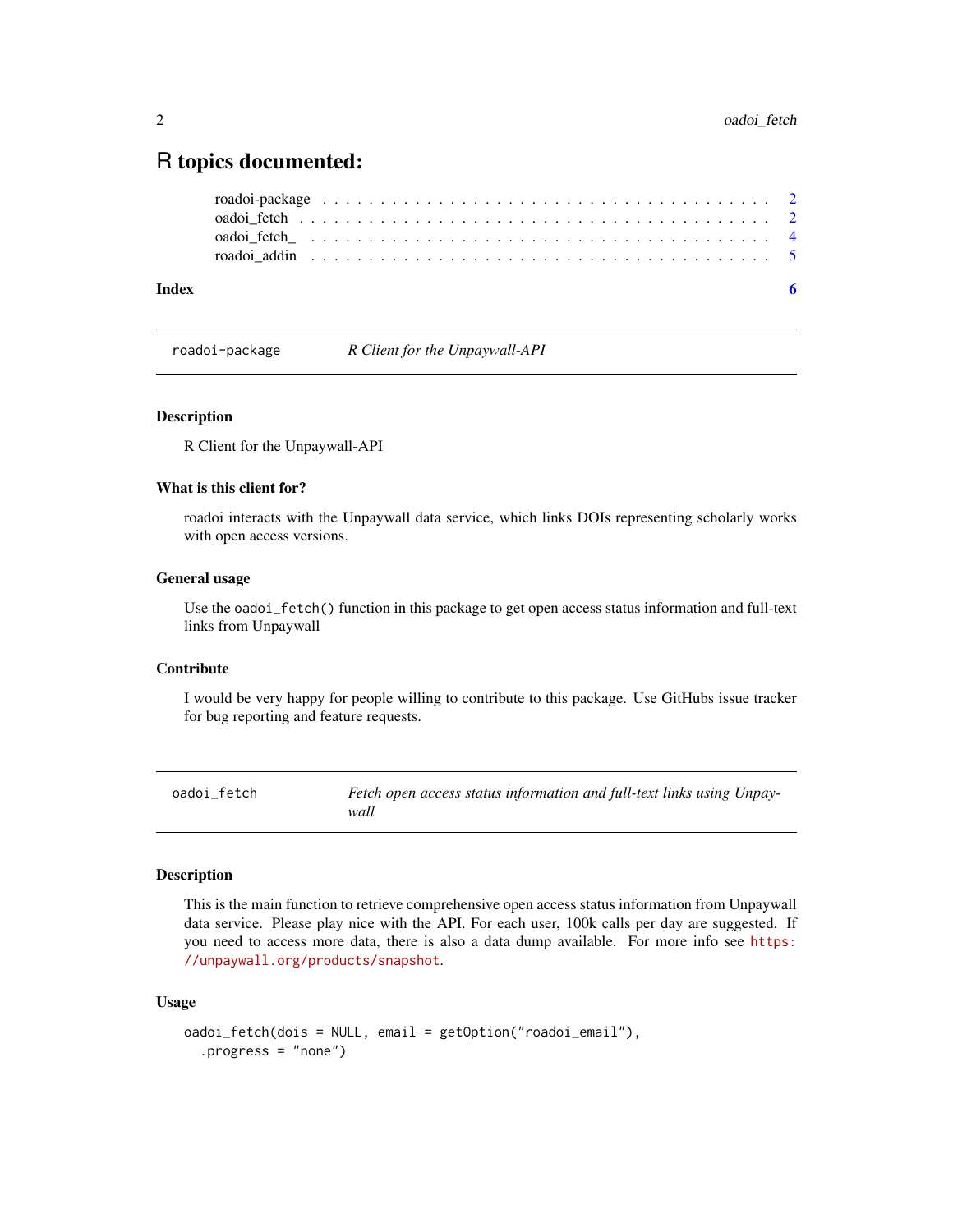### <span id="page-2-0"></span>oadoi\_fetch 3

### Arguments

| dois      | character vector, search by a single DOI or many DOIs. A rate limit of 100k<br>requests per day is suggested. If you need to access more data, request the data<br>dump https://unpaywall.org/dataset instead.                                                       |
|-----------|----------------------------------------------------------------------------------------------------------------------------------------------------------------------------------------------------------------------------------------------------------------------|
| email     | character vector, mandatory! Unpaywall requires your email address, so that<br>they can track usage and notify you when something breaks. Set email address in<br>your '.Rprofile' file with the option 'roadoi_email' options (roadoi_email = "najko.jahn@gmail.com |
| .progress | Shows the plyr-style progress bar. Options are "none", "text", "tk", "win", and<br>"time". See create_progress_bar for details of each. By default, no progress<br>bar is displayed.                                                                                 |

### Value

The result is a tibble with each row representing a publication. Here are the returned columns and descriptions according to the API docu:

| doi                                                                                         | DOI (always in lowercase).      |
|---------------------------------------------------------------------------------------------|---------------------------------|
| best_oa_location                                                                            | list-column describing the be   |
| oa_locations                                                                                | list-column of all the OA loc   |
| data_standard                                                                               | Indicates the data collection   |
| is_oa                                                                                       | Is there an OA copy (logical)   |
| genre                                                                                       | Publication type                |
| journal_is_oa                                                                               | Is the article published in a f |
| journal_is_in_doaj \ Is the journal listed in the Directory of Open Access Journals (DOAJ). |                                 |
| journal_issns                                                                               | ISSNs, i.e. unique numbers t    |
| journal_name                                                                                | Journal title, not normalized.  |
| publisher                                                                                   | Publisher, not normalized.      |
| title                                                                                       | Publication title.              |
| year                                                                                        | Year published.                 |
| updated                                                                                     | Time when the data for this 1   |
| non_compliant                                                                               | Lists other full-text resource  |
| authors                                                                                     | Lists author information (if a  |
|                                                                                             |                                 |

The columns best\_oa\_location and oa\_locations are list-columns that contain useful metadata about the OA sources found by Unpaywall.

### These are:

| evidence | How the OA location was found and is characterized by Unpaywall?                                           |
|----------|------------------------------------------------------------------------------------------------------------|
|          | host_type OA full-text provided by publisher or repository.                                                |
| license  | The license under which this copy is published, e.g. Creative Commons license.                             |
| url      | The URL where you can find this OA copy.                                                                   |
| versions | The content version accessible at this location following the DRIVER 2.0 Guidelines (https://wiki.surfnet. |

To unnest list-columns, you want to use tidyr's unnest function [unnest](#page-0-0).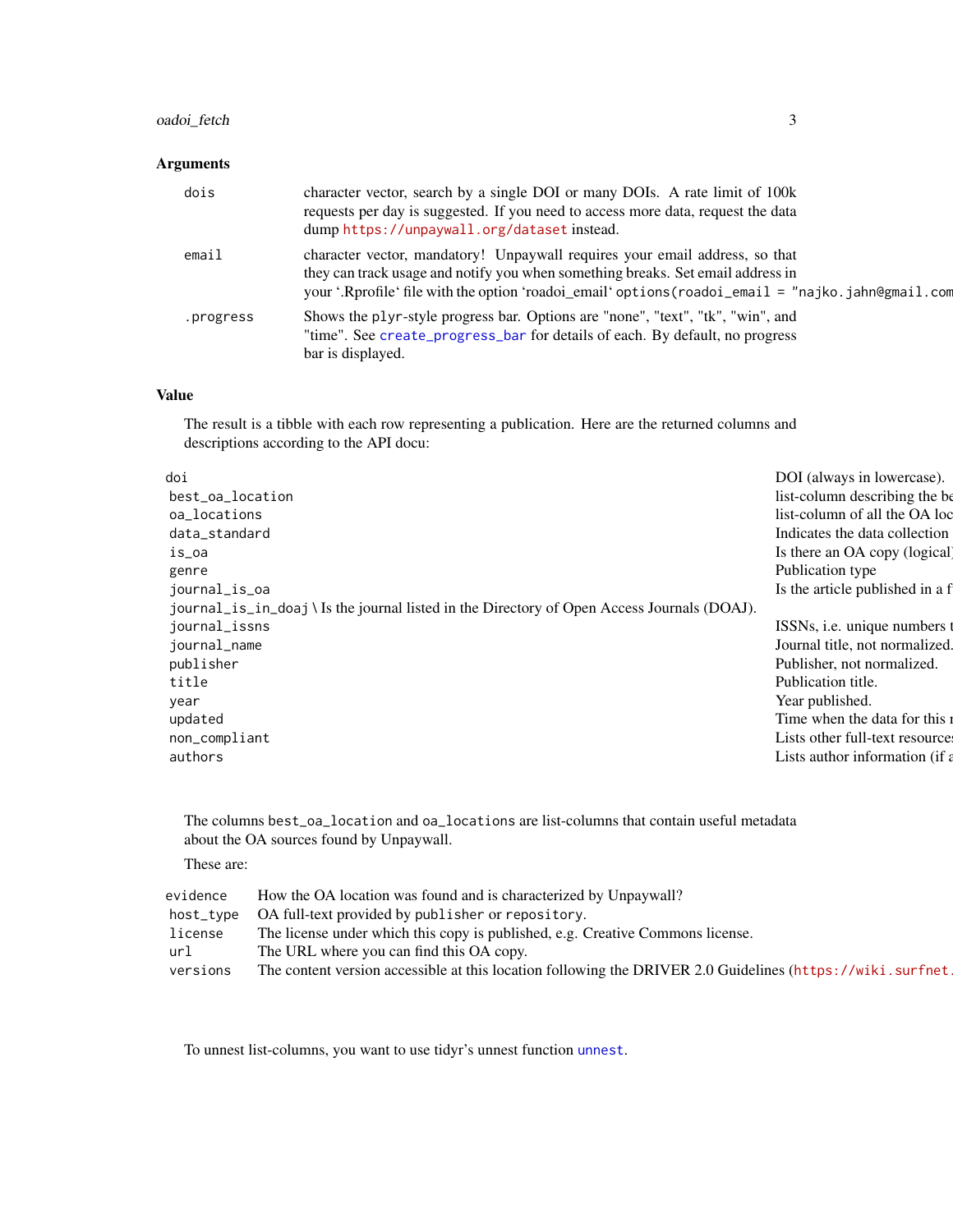<span id="page-3-0"></span>4 oadoi\_fetch\_

### Examples

```
## Not run:
oadoi_fetch("10.1038/nature12373", email = "name@example.com")
oadoi_fetch(dois = c("10.1016/j.jbiotec.2010.07.030",
"10.1186/1471-2164-11-245", email = "name@example.com"))
```
## End(Not run)

### oadoi\_fetch\_ *Get open access status information.*

### Description

In general, use [oadoi\\_fetch](#page-1-1) instead. It calls this method, returning open access status information from all your requests.

### Usage

```
oadoi_fetch_(doi = NULL, email = NULL)
```
### Arguments

| doi   | character vector, a DOI                                                                                |
|-------|--------------------------------------------------------------------------------------------------------|
| email | character vector, required! It is strongly encourage to tell Unpaywall your email                      |
|       | adress, so that they can track usage and notify you when something breaks. Set                         |
|       | email address in your '.Rprofile' file with the option 'roadoi_email' options (roadoi_email = "name@ex |

### Value

A tibble

### Examples

```
## Not run:
oadoi_fetch_(doi = c("10.1016/j.jbiotec.2010.07.030"))
```
## End(Not run)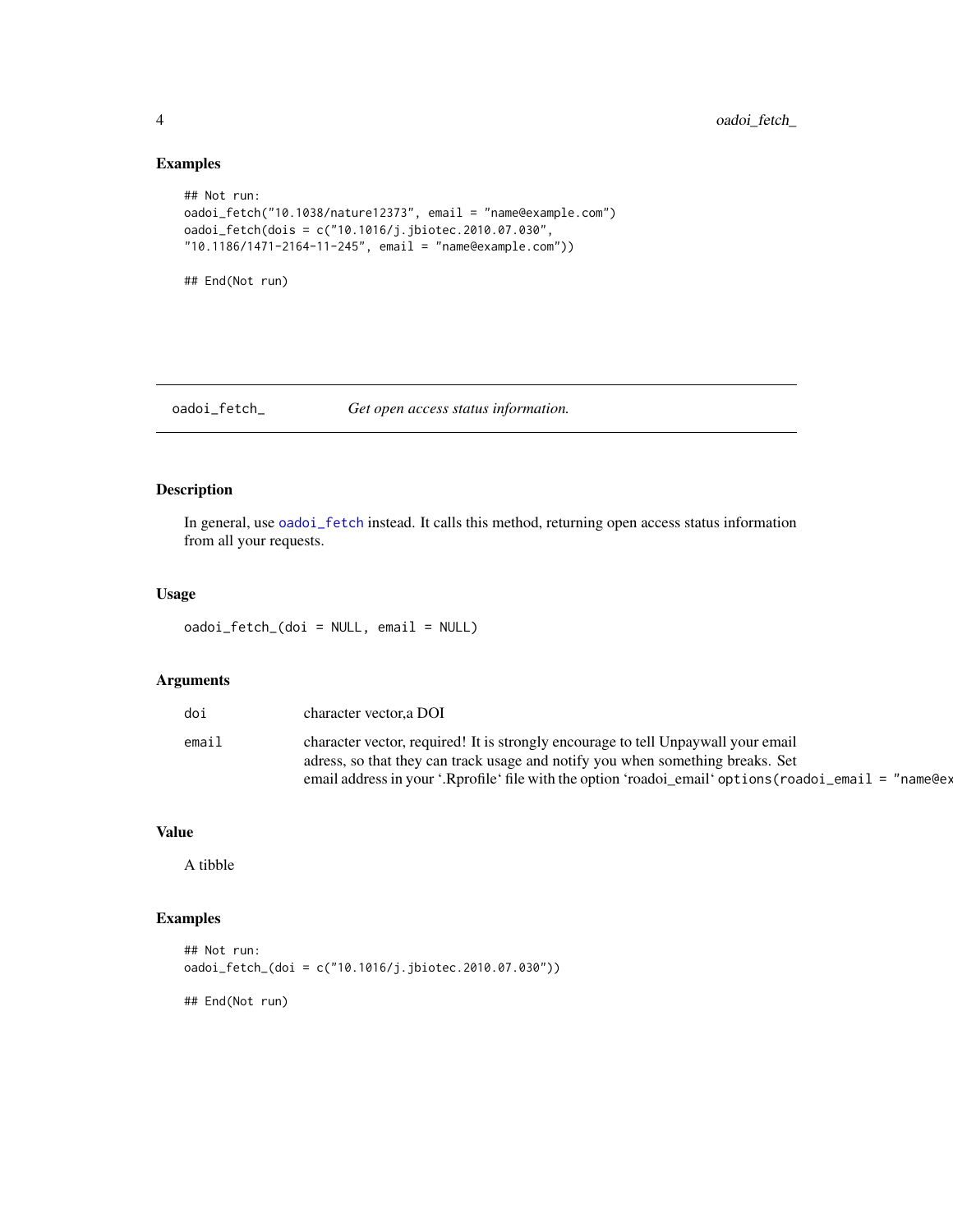<span id="page-4-0"></span>

### Description

An [RStudio addin](https://rstudio.github.io/rstudioaddins/) to call oadoi\_fetch(). Shows up as "Find free full-texts" in the RStudio addin menu.

### Usage

```
roadoi_addin()
```
### Details

The addin works as follows:

- 1. Copy up to ten line-separated DOIs into the text area
- 2. Press the button "Run!"
- 3. Click on the links in the table to download full-text